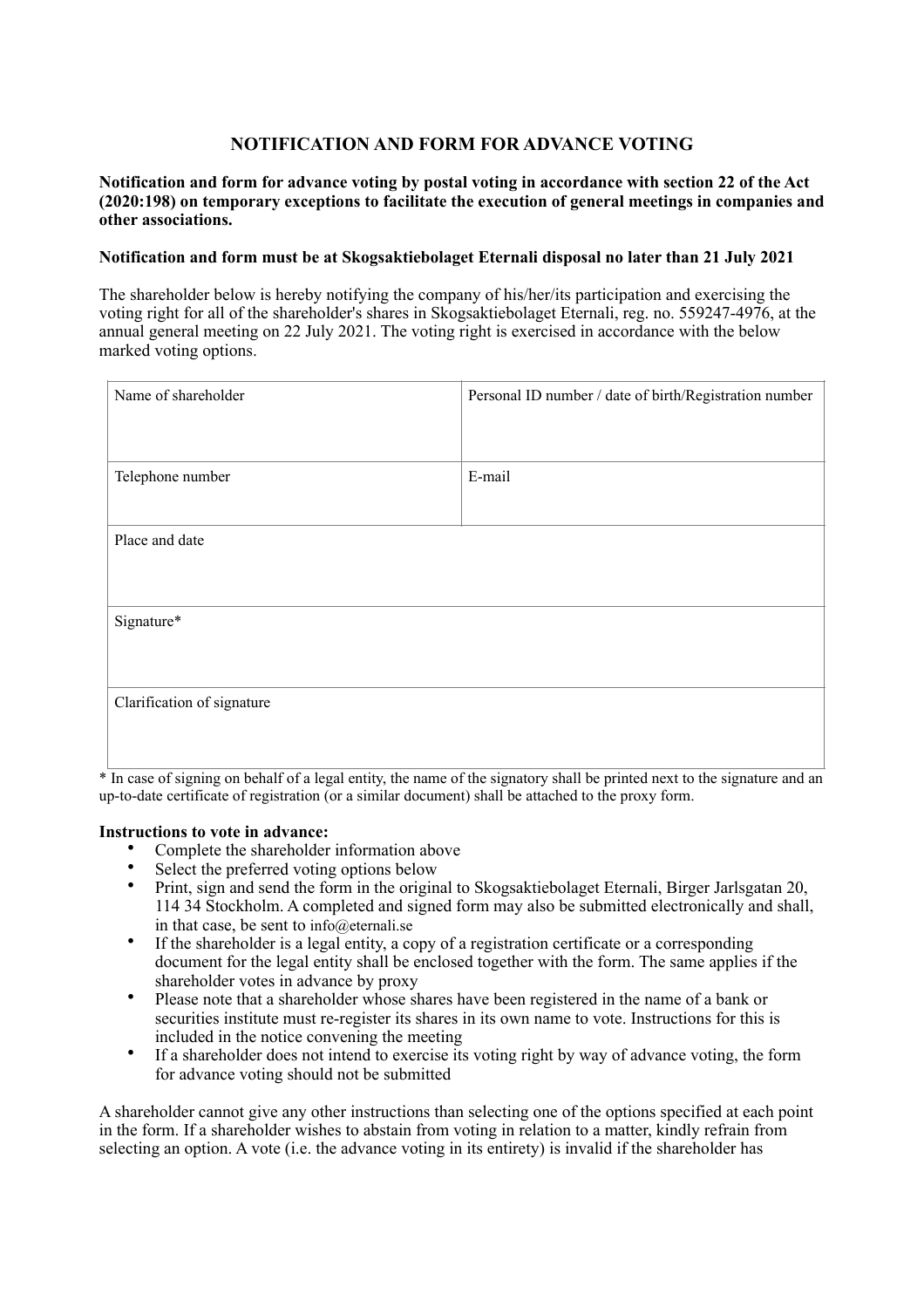provided the form with specific instructions or conditions or if pre-printed text is amended or supplemented. Only one form per shareholder will be considered. If more than one form is submitted, the form with the latest date will be considered. The form latest received by the company will be considered if two forms are dated at the same date. An incomplete or wrongfully completed form may be discarded without being considered.

In the advanced voting form, the shareholders may request that resolutions in one or more of the matters raised in the proposed agenda be postponed to a so-called continued general meeting, which may not be held solely by advanced voting. Such a continued meeting for a decision in a specific matter shall take place if the meeting decides on it or if the owners of at least one tenth of all shares in the Company so requests.

The form, together with any enclosed authorization documentation, shall be provided to Skogsaktiebolaget Eternali no later than 21 July 2021. An advance vote can be withdrawn up to and including 21 July 2021 by contacting info@eternali.se.

For complete proposals for the items on the agenda, kindly refer to the notice convening the meeting and the proposals at Skogsaktiebolaget Eternali 's webpage.

For information on how your personal data is processed, see the integrity policy that is available at Euroclear's webpage www.euroclear.com/dam/ESw/Legal/Privacy-notice-bolagsstammorengelska.pdf.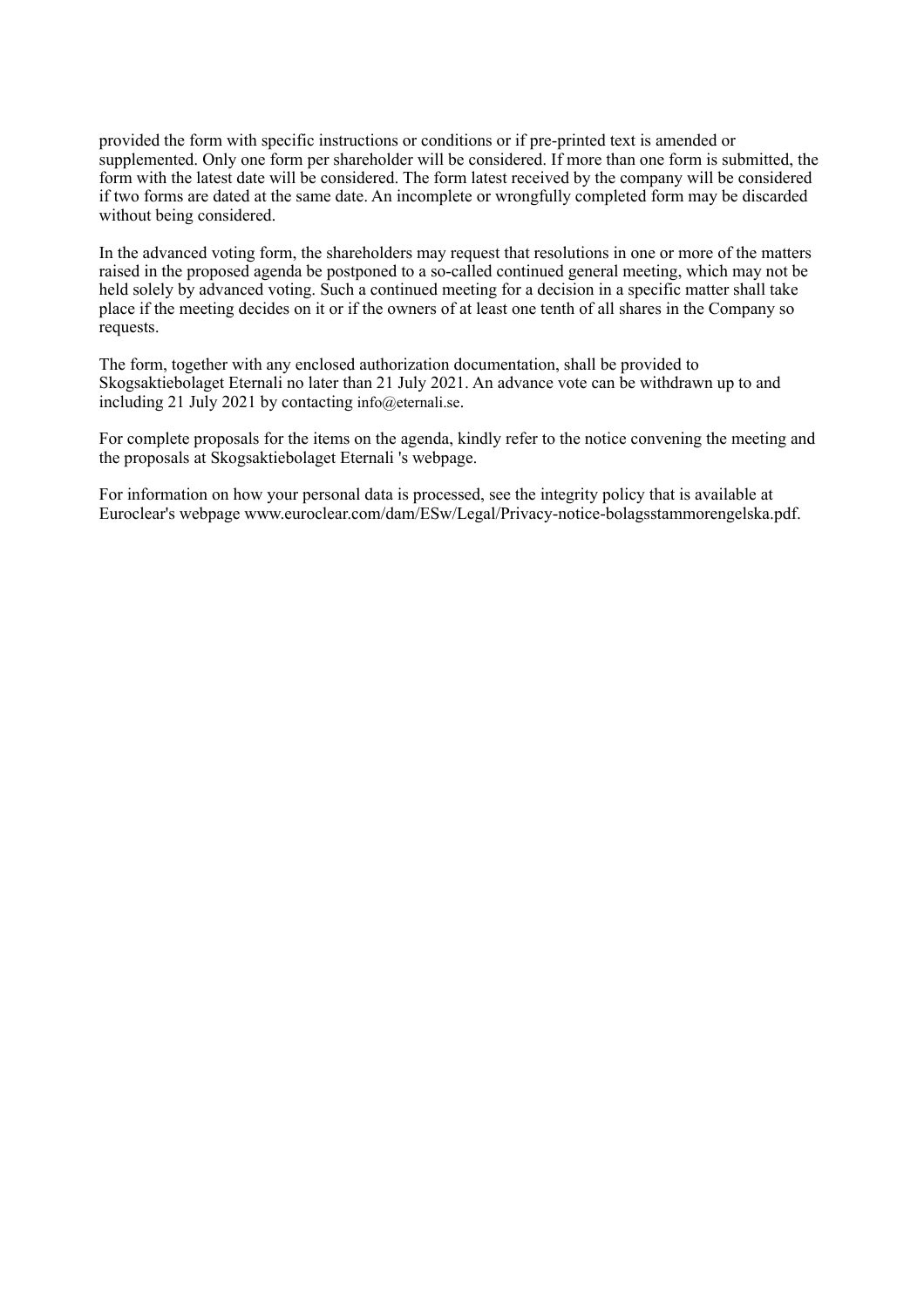## **Annual general meeting in Skogsaktiebolaget Eternali on 22 July 2021**

The options below comprise the proposals submitted by the board of directors which are included in the notice convening the annual general meeting.

The voting list proposed to be approved under item 2 below is the voting list prepared by the company, based on the shareholders' register on the record date of the general meeting and the advance votes received, and as verified by the person elected to attest the minutes.

The tasks of the person elected to approve the minutes also include verifying the voting list and that the advance votes received are correctly reflected in the minutes.

| 1. Election of the chair of the general meeting                                                                        |  |
|------------------------------------------------------------------------------------------------------------------------|--|
| Yes $\square$<br>No <sub>1</sub>                                                                                       |  |
| 2. Preparation and approval of voting list                                                                             |  |
| Yes $\Box$<br>No <sub>1</sub>                                                                                          |  |
| 3. Approval of the agenda                                                                                              |  |
| Yes $\square$<br>No <sub>1</sub>                                                                                       |  |
| 4. Election of one person to certify the minutes                                                                       |  |
| Yes $\Box$<br>No <sub>1</sub>                                                                                          |  |
| 6. Determination of whether the general meeting has been duly convened                                                 |  |
| Yes $\Box$<br>No <sub>1</sub>                                                                                          |  |
| 7a. Resolution regarding adoption of income statement and balance sheet                                                |  |
| Yes $\Box$<br>No <sub>1</sub>                                                                                          |  |
| 7b. Resolution regarding appropriation of the company's profit or loss in accordance with<br>the adopted balance sheet |  |
| Yes $\Box$<br>No <sub>1</sub>                                                                                          |  |
| 7c. Resolution regarding discharge of liability for the directors and the managing director                            |  |
| Yes $\Box$<br>No <sub>1</sub>                                                                                          |  |
| Gustavo Silveira (chairman of the board and director)                                                                  |  |
| Yes $\Box$<br>No <sub>1</sub>                                                                                          |  |
| Marcus Jibréus (director and managing director)                                                                        |  |
| Yes $\Box$<br>No <sub>1</sub>                                                                                          |  |
| 8. Determination of remuneration to the board of directors and the auditors                                            |  |
| <b>Remuneration to directors</b>                                                                                       |  |
| Yes $\Box$<br>No <sub>1</sub>                                                                                          |  |
| <b>Remuneration to auditors</b>                                                                                        |  |
| Yes $\Box$<br>No $\Box$                                                                                                |  |